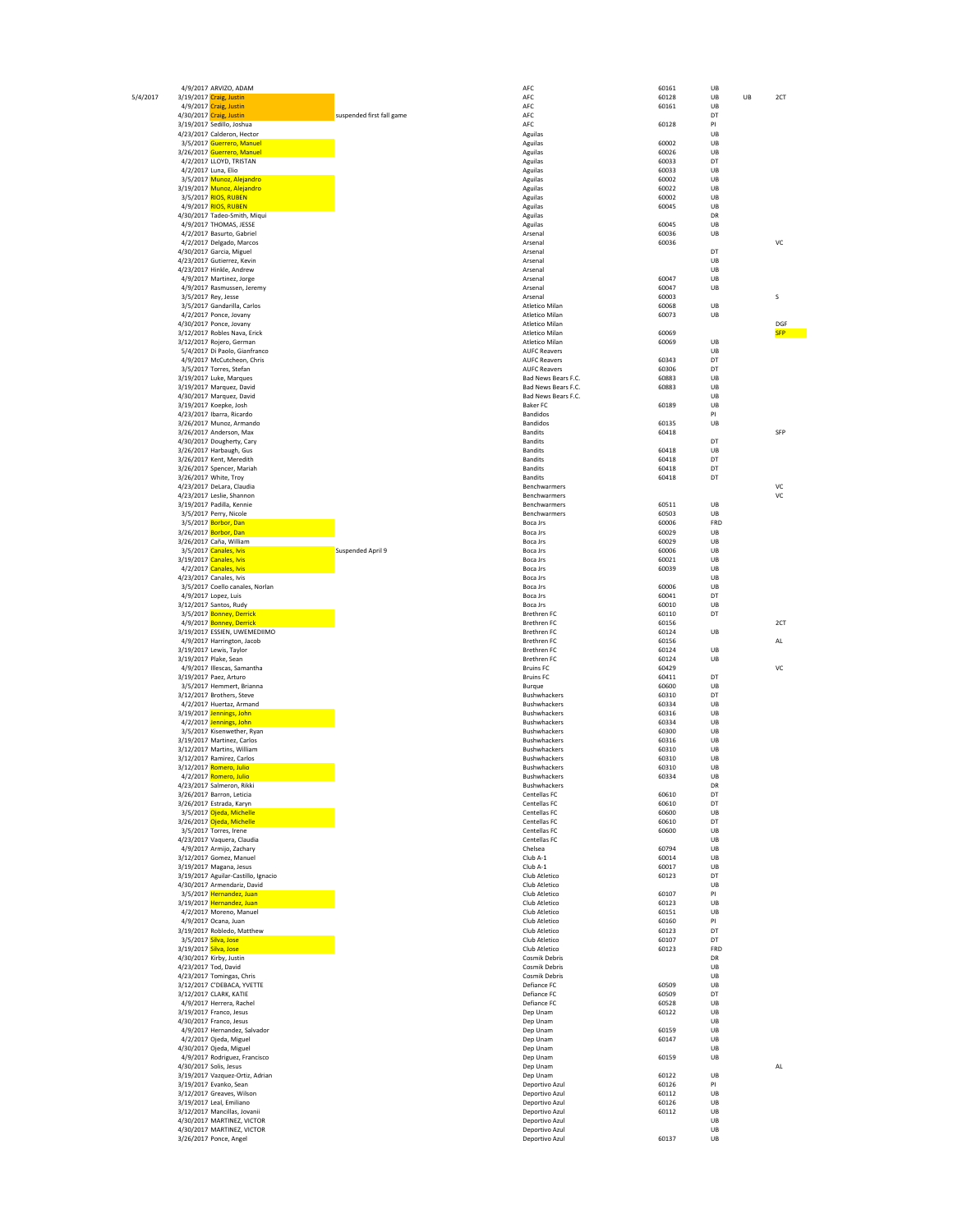|                       | 4/2/2017 Archuleta, Tony                                                             |                           | Dept Leon                                    | <b>PO339</b>   | UВ        |    | ъĦ  |
|-----------------------|--------------------------------------------------------------------------------------|---------------------------|----------------------------------------------|----------------|-----------|----|-----|
|                       | 3/5/2017 Fajardo, Alejandro                                                          |                           | Dept Leon                                    | 60303<br>60319 | UB<br>UB  |    |     |
|                       | 3/19/2017 <mark>Fajardo, Alejandro</mark><br>3/26/2017 Gonzalez, Hector              |                           | Dept Leon<br>Dept Leon                       | 60330          |           |    | VC  |
|                       | 3/5/2017 Rodriguez, Chris                                                            |                           | Dept Leon                                    | 60303          | UB        |    |     |
|                       | 3/12/2017 Estrada, Guadalupe                                                         |                           | Dioses                                       | 60111          | UB        |    |     |
|                       | 3/19/2017 Flores, Robert                                                             |                           | Dioses                                       | 60130          | UB        |    |     |
|                       | 4/23/2017 <mark>Flores, Robert</mark>                                                |                           | Dioses                                       |                | PI        |    |     |
|                       | 4/30/2017 <mark>Flores, Robert</mark>                                                | suspended first fall game | Dioses                                       |                | UB<br>UB  |    |     |
|                       | 4/30/2017 Galicia, Rafael<br>3/26/2017 <mark>Miranda, Mario</mark>                   |                           | Dioses<br><b>Dioses</b>                      | 60139          | UB        |    |     |
|                       | 4/2/2017 Miranda, Mario                                                              |                           | <b>Dioses</b>                                | 60145          | UB        | UB | 2CT |
|                       | 4/2/2017 Parra, Juan                                                                 |                           | Dioses                                       | 60145          | DT        |    |     |
|                       | 4/9/2017 Pinela, Alvaro                                                              |                           | Dioses                                       | 60158          |           |    | SFP |
|                       | 3/5/2017 Valenzuela Valdez, Miguel                                                   |                           | Dioses                                       | 60109          |           |    | AL  |
|                       | 3/19/2017 Figueroa, Josue<br>3/26/2017 Gresham, Shane                                |                           | Dynamics<br>Dynamics                         | 60882<br>60896 | UB<br>UB  |    |     |
|                       | 4/23/2017 Baumgartner, Lawrence                                                      |                           | Dynamo                                       |                | UB        | DT | 2CT |
|                       | 3/5/2017 Casias, Carlos                                                              | Suspended April 30        | Dynamo                                       | 60005          | UB        |    |     |
|                       | 3/19/2017 <mark>Casias, Carlos</mark>                                                |                           | Dynamo                                       | 60018          | UB        |    |     |
|                       | 4/23/2017 Casias, Carlos                                                             |                           | Dynamo                                       |                | UB        |    |     |
|                       | 3/26/2017 Guillen, Jesse<br>3/19/2017 Nickolas, Seth                                 |                           | Dynamo<br>Dynamo                             | 60072<br>60018 | DT<br>UB  | DT | S   |
|                       | 3/26/2017 Osborn, Ben                                                                |                           | Dynamo                                       | 60072          | DT        |    |     |
|                       | 3/5/2017 Spencer, Rhett                                                              |                           | Dynamo                                       | 60005          | UB        |    |     |
|                       | 4/30/2017 Spencer, Rhett                                                             |                           | Dynamo                                       |                | UB        |    |     |
|                       | 3/26/2017 Steinfeld, Bryan                                                           |                           | Dynamo                                       | 60072          | UB<br>UB  |    |     |
|                       | 4/30/2017 Steinfeld, Bryan<br>4/30/2017 Winkler, Ryan                                |                           | Dynamo<br>Dynamo                             |                | DT        |    |     |
|                       | 4/9/2017 Zamora, Rosa                                                                |                           | Dynasty                                      | 60527          | UB        |    |     |
|                       | 4/9/2017 Abeita, Lexus                                                               |                           | <b>Ethicon Starz</b>                         | 60527          | DR        |    |     |
|                       | 4/9/2017 Gonzalez, Alexandra                                                         |                           | <b>Ethicon Starz</b>                         | 60527          | DR        |    |     |
|                       | 4/9/2017 Wenger, Rebekah                                                             |                           | <b>Ethicon Starz</b><br>Fakawee              | 60527<br>60133 | DT<br>UB  |    |     |
|                       | 3/26/2017 Ceballos, Victoriano<br>3/19/2017 <mark>Hernandez, Manuel</mark>           |                           | Fakawee                                      | 60125          | UB        |    |     |
|                       | 4/9/2017 Hernandez, Manuel                                                           |                           | Fakawee                                      | 60158          |           |    | VC  |
|                       | 4/23/2017 Hernandez, Oscar                                                           |                           | Fakawee                                      |                | UB        |    |     |
|                       | 4/9/2017 Miron, Cesar                                                                |                           | Fakawee                                      | 60158          | PI        |    |     |
|                       | 3/26/2017 Vazquez-Toca, Omar<br>4/9/2017 Vazquez-Toca, Omar                          |                           | Fakawee<br>Fakawee                           | 60133<br>60158 | DT<br>PI  | UB | 2CT |
|                       | 3/12/2017 Delgado-Jaquez, Gerardo                                                    |                           | FC Blue Devils                               | 60116          | UB        |    |     |
|                       | 4/9/2017 Delgado-Jaquez, Gerardo                                                     |                           | FC Blue Devils                               | 60161          | PI        |    |     |
|                       | 3/19/2017 Gay, Thomas                                                                |                           | FC Chicken Killers                           | 60316          | UB        |    |     |
|                       | 4/2/2017 Jones, Russell                                                              |                           | FC Chicken Killers                           | 60336          | UB        |    |     |
|                       | 3/19/2017 Luther, Chris                                                              |                           | FC Chicken Killers                           | 60316          | UB        |    |     |
|                       | 3/26/2017 Sandoval, Art<br>3/26/2017 DeGraauw, Drew                                  |                           | FC Chicken Killers<br>FC Learned Foot        | 60331<br>60895 | PI<br>UB  |    |     |
|                       | 4/23/2017 Aragon, Hector                                                             |                           | FC Neon Python                               |                | DR        |    |     |
|                       | 3/19/2017 Avila, Jaime                                                               |                           | FC Neon Python                               | 60322          | UB        |    |     |
|                       | 3/5/2017 Bustillos, Nolfredo                                                         | suspended first fall game | FC Neon Python                               | 60302          | DT        |    |     |
|                       | 4/23/2017 <mark>Bustillos, Nolfredo</mark>                                           |                           | FC Neon Python                               |                | PI<br>DR  |    |     |
|                       | 4/30/2017 Bustillos, Nolfredo<br>3/12/2017 Ortega, Jesse                             |                           | FC Neon Python<br>FC Neon Python             | 60309          | UB        |    |     |
|                       | 3/5/2017 Zavala, Manuel                                                              |                           | FC Neon Python                               | 60302          | UB        |    |     |
|                       | 3/5/2017 Fisher-Ives, Dillon                                                         |                           | FC Pompo                                     | 60857          | UB        |    |     |
|                       | 4/9/2017 Frackelton, Jera                                                            |                           | <b>Filthy Animals</b>                        | 60410          | UB        |    |     |
|                       | 4/9/2017 Good, Kelli                                                                 |                           | <b>Filthy Animals</b>                        | 60410          | UB        |    |     |
|                       | 3/12/2017 Chavez, Gabrielle<br>3/5/2017 Morgan, Ashley                               |                           | Fire and Ice<br>Fire and Ice                 | 60506<br>60501 | UB        |    | SFP |
|                       | 4/23/2017 LUNA, JASMIN                                                               |                           | Furia Extrema                                |                |           |    | VC  |
|                       | 3/12/2017 MARTINEZ, RUBY                                                             |                           | Furia Extrema                                | 60508          | FRD       |    |     |
|                       | 4/2/2017 Mauricio, Nora                                                              |                           | Furia Extrema                                | 60524          | UB        |    |     |
|                       | 3/5/2017 Gatterman, David                                                            |                           | <b>Grass Stains</b>                          | 60304          | DT<br>UB  |    |     |
|                       | 4/9/2017 Gatterman, Lucas<br>4/30/2017 Gatterman, Lucas                              |                           | <b>Grass Stains</b><br><b>Grass Stains</b>   | 60345          | PI        |    |     |
|                       | 3/5/2017 Haack, Scott                                                                |                           | <b>Grass Stains</b>                          | 60304          | UB        |    |     |
|                       | 4/9/2017 Waquie, Spenser                                                             |                           | <b>Grass Stains</b>                          | 60345          | DT        |    |     |
|                       | 4/23/2017 Baca, Leah                                                                 |                           | Grizzlies                                    |                | UB        |    |     |
|                       | 3/12/2017 Hornbeck, Scott                                                            |                           | Grizzlies                                    | 60762          | UB<br>PI  |    |     |
|                       |                                                                                      |                           |                                              |                |           |    |     |
|                       | 4/23/2017 Steiner, Michael                                                           |                           | Grizzlies                                    |                |           |    |     |
|                       | 3/12/2017 Aragon, Vince<br>4/2/2017 Gros, David                                      |                           | Gunners<br>Gunners                           | 60009<br>60038 | UB<br>DT  |    |     |
| 3/26/2017 Hix, Justin |                                                                                      |                           | Gunners                                      | 60028          | UB        |    |     |
|                       | 4/2/2017 Sanchez, Xavier                                                             |                           | Gunners                                      | 60038          | DR        |    |     |
|                       | 3/12/2017 Bennett, Geoff                                                             |                           | <b>Hampton Roads</b>                         | 60008          | DT        |    |     |
|                       | 3/5/2017 Blech, Kessick                                                              |                           | <b>Hampton Roads</b>                         | 60001<br>60025 | UB<br>DT  |    |     |
|                       | 3/26/2017 Flores, Jesse<br>3/26/2017 Loucks, Christopher                             |                           | <b>Hampton Roads</b><br><b>Hampton Roads</b> | 60025          | DT        |    |     |
|                       | 4/9/2017 Palomino-Ventura, Luis                                                      |                           | <b>Hampton Roads</b>                         | 60040          | UB        |    |     |
|                       | 3/19/2017 Cordova, Louie                                                             |                           | Heathens                                     | 60877          | DT        |    |     |
|                       | 3/19/2017 Liccione, Robert<br>4/9/2017 Pointer, Jacob                                |                           | Heathens<br>Heathens                         | 60877<br>60910 | FRD<br>UB |    |     |
|                       | 4/2/2017 Halstead, Sawyer                                                            |                           | Hogsbreath                                   | 60150          | UB        |    |     |
|                       | 4/23/2017 Huggard, Randy                                                             |                           | Hogsbreath                                   |                | UB        |    |     |
|                       | 4/2/2017 Merriman, Chris                                                             |                           | Hogsbreath                                   | 60150          | DT        |    |     |
|                       | 4/23/2017 Parsons, Travis<br>4/2/2017 Rodriguez, Jose Luis                           |                           | Hogsbreath<br>Hogsbreath                     | 60150          | UB<br>DT  |    |     |
|                       | 4/23/2017 Rodriguez, Jose Luis                                                       |                           | Hogsbreath                                   |                | PI        |    |     |
|                       | 4/9/2017 Rodriguez, Ruben                                                            |                           | Hogsbreath                                   | 60159          | UB        |    |     |
|                       | 4/23/2017 Fisk, Patrick                                                              |                           | <b>Hooligans FC</b>                          |                | UB        |    |     |
|                       | 4/9/2017 Mee, Jesse                                                                  |                           | <b>Hooligans FC</b>                          | 60791          | UB        |    |     |
|                       | 4/23/2017 Mendoza, Randy                                                             |                           | <b>Hooligans FC</b><br>Juventus              | 60128          | UB<br>UB  |    |     |
|                       | 3/19/2017 Holguin, Israel<br>3/12/2017 Lopez, Mario                                  |                           | Juventus                                     | 60117          |           |    | AL  |
|                       | 3/26/2017 Martinez, Luis                                                             |                           | Juventus                                     | 60133          | UB        |    |     |
|                       | 3/26/2017 Mauricio, Sergio                                                           |                           | <b>Juventus</b>                              | 60133          | UB        |    |     |
|                       | 3/26/2017 Montiel, Deyo                                                              |                           | Juventus                                     | 60133          | UB        |    |     |
|                       | 4/2/2017 Nunez, Felipe                                                               |                           | Juventus<br>Juventus                         | 60145<br>60117 | UB<br>DT  |    |     |
|                       | 3/12/2017 <mark>Rodriguez, Manuel</mark><br>3/19/2017 <mark>Rodriguez, Manuel</mark> | suspended first fall game | Juventus                                     | 60128          | UB        |    |     |
|                       | 4/30/2017 Rodriguez, Manuel                                                          |                           | Juventus                                     |                | UB        |    |     |
|                       | 3/5/2017 Matias, Wyatt                                                               |                           | L.L.O.S                                      | 60853          | UB        |    |     |
|                       | 3/26/2017 Jamison, John                                                              |                           | <b>L7 Weenies</b>                            | 60781          | UB        |    |     |
|                       | 3/26/2017 Roybal, Dominic<br>3/12/2017 Tinnin, Courtney                              |                           | L7 Weenies<br>L7 Weenies                     | 60781<br>60764 | UB<br>UB  |    |     |
|                       | 3/19/2017 Juarez-Chaparro, Rene                                                      |                           | La Tribu                                     | 60129          | DR        |    |     |
|                       | 4/23/2017 <mark>Juarez-Chaparro, Rene</mark>                                         |                           | La Tribu                                     |                | UB        |    |     |
|                       | 4/23/2017 Reyes-Salas, Victor                                                        |                           | La Tribu                                     |                | PI        |    |     |
|                       | 3/19/2017 Sifuentes, Alejandro                                                       |                           | La Tribu                                     | 60129          | UB        |    |     |
|                       | 4/2/2017 Beames, Olivia<br>4/2/2017 Botko, Bryn                                      |                           | Lady Miners<br>Lady Miners                   | 60522<br>60522 | PI<br>UB  |    |     |
|                       | 3/5/2017 Alvarado, Lucio                                                             |                           | Libertad                                     | 60305          | UB        |    |     |
|                       | 4/2/2017 Castro, Matthew                                                             |                           | Libertad                                     | 60336          | UB        |    |     |
|                       | 5/4/2017 Hernandez, Ivan                                                             |                           | Libertad                                     |                | UB        |    |     |
|                       | 5/4/2017 Hernandez, Ricardo                                                          |                           | Libertad                                     |                | UB        |    |     |
|                       | 5/4/2017 Hernandez, Sergio<br>4/9/2017 Monroy, Edgar                                 |                           | Libertad<br>Libertad                         | 60347          | DT<br>UB  | DT |     |

| 4/2/2017 Archuleta, Tony                                                     |                           | Dept Leon                                    | 60339          | UB       |    | SFP       |
|------------------------------------------------------------------------------|---------------------------|----------------------------------------------|----------------|----------|----|-----------|
| 3/5/2017 <mark>Fajardo, Alejandro</mark>                                     |                           | Dept Leon                                    | 60303          | UB       |    |           |
| /19/2017 <mark>Fajardo, Alejandro</mark><br>/26/2017 Gonzalez, Hector        |                           | Dept Leon<br>Dept Leon                       | 60319<br>60330 | UB       |    | VC        |
| 3/5/2017 Rodriguez, Chris                                                    |                           | Dept Leon                                    | 60303          | UB       |    |           |
| /12/2017 Estrada, Guadalupe                                                  |                           | Dioses                                       | 60111          | UB       |    |           |
| /19/2017 <mark>Flores, Robert</mark>                                         |                           | Dioses                                       | 60130          | UB       |    |           |
| /23/2017 <mark>Flores, Robert</mark><br>/30/2017 <mark>Flores, Robert</mark> | suspended first fall game | Dioses<br>Dioses                             |                | PI<br>UB |    |           |
| /30/2017 Galicia, Rafael                                                     |                           | Dioses                                       |                | UB       |    |           |
| /26/2017 <mark>Miranda, Mario</mark>                                         |                           | Dioses                                       | 60139          | UB       |    |           |
| 4/2/2017 <mark>Miranda, Mario</mark>                                         |                           | Dioses                                       | 60145          | UB       | UB | 2CT       |
| 4/2/2017 Parra, Juan                                                         |                           | Dioses<br>Dioses                             | 60145<br>60158 | DT       |    | SFP       |
| 4/9/2017 Pinela, Alvaro<br>3/5/2017 Valenzuela Valdez, Miguel                |                           | Dioses                                       | 60109          |          |    | AL        |
| /19/2017 Figueroa, Josue                                                     |                           | Dynamics                                     | 60882          | UB       |    |           |
| /26/2017 Gresham, Shane                                                      |                           | Dynamics                                     | 60896          | UB       |    |           |
| /23/2017 Baumgartner, Lawrence                                               | Suspended April 30        | Dynamo                                       |                | UB       | DT | 2CT       |
| 3/5/2017 Casias, Carlos<br>/19/2017 <mark>Casias, Carlos</mark>              |                           | Dynamo<br>Dynamo                             | 60005<br>60018 | UB<br>UB |    |           |
| /23/2017 Casias, Carlos                                                      |                           | Dynamo                                       |                | UB       |    |           |
| /26/2017 Guillen, Jesse                                                      |                           | Dynamo                                       | 60072          | DT       | DT | S         |
| /19/2017 Nickolas, Seth                                                      |                           | Dynamo                                       | 60018          | UB       |    |           |
| /26/2017 Osborn, Ben<br>3/5/2017 Spencer, Rhett                              |                           | Dynamo<br>Dynamo                             | 60072<br>60005 | DT<br>UB |    |           |
| /30/2017 Spencer, Rhett                                                      |                           | Dynamo                                       |                | UB       |    |           |
| /26/2017 Steinfeld, Bryan                                                    |                           | Dynamo                                       | 60072          | UB       |    |           |
| /30/2017 Steinfeld, Bryan                                                    |                           | Dynamo                                       |                | UB<br>DT |    |           |
| /30/2017 Winkler, Ryan<br>4/9/2017 Zamora, Rosa                              |                           | Dynamo<br>Dynasty                            | 60527          | UB       |    |           |
| 4/9/2017 Abeita, Lexus                                                       |                           | <b>Ethicon Starz</b>                         | 60527          | DR       |    |           |
| 4/9/2017 Gonzalez, Alexandra                                                 |                           | <b>Ethicon Starz</b>                         | 60527          | DR       |    |           |
| 4/9/2017 Wenger, Rebekah                                                     |                           | <b>Ethicon Starz</b>                         | 60527          | DT       |    |           |
| /26/2017 Ceballos, Victoriano<br>/19/2017 <b>Hernandez, Manuel</b>           |                           | Fakawee<br>Fakawee                           | 60133<br>60125 | UB<br>UB |    |           |
| 4/9/2017 <b>Hernandez, Manuel</b>                                            |                           | Fakawee                                      | 60158          |          |    | VC        |
| /23/2017 Hernandez, Oscar                                                    |                           | Fakawee                                      |                | UB       |    |           |
| 4/9/2017 Miron, Cesar                                                        |                           | Fakawee                                      | 60158          | PI       |    |           |
| /26/2017 Vazquez-Toca, Omar<br>4/9/2017 Vazquez-Toca, Omar                   |                           | Fakawee<br>Fakawee                           | 60133<br>60158 | DT<br>PI | UB | 2CT       |
| /12/2017 Delgado-Jaquez, Gerardo                                             |                           | FC Blue Devils                               | 60116          | UB       |    |           |
| 4/9/2017 <mark>Delgado-Jaquez, Gerardo</mark>                                |                           | FC Blue Devils                               | 60161          | PI       |    |           |
| /19/2017 Gay, Thomas                                                         |                           | FC Chicken Killers                           | 60316          | UB       |    |           |
| 4/2/2017 Jones, Russell<br>/19/2017 Luther, Chris                            |                           | FC Chicken Killers<br>FC Chicken Killers     | 60336<br>60316 | UB<br>UB |    |           |
| /26/2017 Sandoval, Art                                                       |                           | FC Chicken Killers                           | 60331          | PI       |    |           |
| /26/2017 DeGraauw, Drew                                                      |                           | FC Learned Foot                              | 60895          | UB       |    |           |
| /23/2017 Aragon, Hector                                                      |                           | FC Neon Python                               |                | DR       |    |           |
| /19/2017 Avila, Jaime                                                        |                           | FC Neon Python                               | 60322          | UB       |    |           |
| 3/5/2017 Bustillos, Nolfredo<br>/23/2017 <mark>Bustillos, Nolfredo</mark>    | suspended first fall game | FC Neon Python<br>FC Neon Python             | 60302          | DT<br>PI |    |           |
| /30/2017 Bustillos, Nolfredo                                                 |                           | FC Neon Python                               |                | DR       |    |           |
| /12/2017 Ortega, Jesse                                                       |                           | FC Neon Python                               | 60309          | UB       |    |           |
| 3/5/2017 Zavala, Manuel<br>3/5/2017 Fisher-Ives, Dillon                      |                           | FC Neon Python<br>FC Pompo                   | 60302<br>60857 | UB<br>UB |    |           |
| 4/9/2017 Frackelton, Jera                                                    |                           | <b>Filthy Animals</b>                        | 60410          | UB       |    |           |
| 4/9/2017 Good, Kelli                                                         |                           | <b>Filthy Animals</b>                        | 60410          | UB       |    |           |
| /12/2017 Chavez, Gabrielle                                                   |                           | Fire and Ice                                 | 60506          | UB       |    |           |
| 3/5/2017 Morgan, Ashley<br>/23/2017 LUNA, JASMIN                             |                           | Fire and Ice<br>Furia Extrema                | 60501          |          |    | SFP<br>VC |
| /12/2017 MARTINEZ, RUBY                                                      |                           | Furia Extrema                                | 60508          | FRD      |    |           |
| 4/2/2017 Mauricio, Nora                                                      |                           | Furia Extrema                                | 60524          | UB       |    |           |
| 3/5/2017 Gatterman, David                                                    |                           | <b>Grass Stains</b>                          | 60304          | DT       |    |           |
| 4/9/2017 Gatterman, Lucas<br>/30/2017 Gatterman, Lucas                       |                           | <b>Grass Stains</b><br><b>Grass Stains</b>   | 60345          | UB<br>PI |    |           |
| 3/5/2017 Haack, Scott                                                        |                           | <b>Grass Stains</b>                          | 60304          | UB       |    |           |
| 4/9/2017 Waquie, Spenser                                                     |                           | <b>Grass Stains</b>                          | 60345          | DT       |    |           |
| /23/2017 Baca, Leah                                                          |                           | Grizzlies                                    |                | UB       |    |           |
| /12/2017 Hornbeck, Scott<br>/23/2017 Steiner, Michael                        |                           | Grizzlies<br>Grizzlies                       | 60762          | UB<br>PI |    |           |
| /12/2017 Aragon, Vince                                                       |                           | Gunners                                      | 60009          | UB       |    |           |
| 4/2/2017 Gros, David                                                         |                           | Gunners                                      | 60038          | DT       |    |           |
| /26/2017 Hix, Justin<br>4/2/2017 Sanchez, Xavier                             |                           | Gunners                                      | 60028          | UB<br>DR |    |           |
| /12/2017 Bennett, Geoff                                                      |                           | Gunners<br><b>Hampton Roads</b>              | 60038<br>60008 | DT       |    |           |
| 3/5/2017 Blech, Kessick                                                      |                           | <b>Hampton Roads</b>                         | 60001          | UB       |    |           |
| /26/2017 Flores, Jesse                                                       |                           | <b>Hampton Roads</b>                         | 60025          | DT       |    |           |
| /26/2017 Loucks, Christopher                                                 |                           | <b>Hampton Roads</b><br><b>Hampton Roads</b> | 60025<br>60040 | DT<br>UB |    |           |
| 4/9/2017 Palomino-Ventura, Luis<br>/19/2017 Cordova, Louie                   |                           | Heathens                                     | 60877          | DT       |    |           |
| /19/2017 Liccione, Robert                                                    |                           | Heathens                                     | 60877          | FRD      |    |           |
| 4/9/2017 Pointer, Jacob                                                      |                           | Heathens                                     | 60910          | UB       |    |           |
| 4/2/2017 Halstead, Sawyer<br>/23/2017 Huggard, Randy                         |                           | Hogsbreath<br>Hogsbreath                     | 60150          | UB<br>UB |    |           |
| 4/2/2017 Merriman, Chris                                                     |                           | Hogsbreath                                   | 60150          | DT       |    |           |
| /23/2017 Parsons, Travis                                                     |                           | Hogsbreath                                   |                | UB       |    |           |
| 4/2/2017 <mark>Rodriguez, Jose Luis</mark>                                   |                           | Hogsbreath                                   | 60150          | DT       |    |           |
| /23/2017 Rodriguez, Jose Luis<br>4/9/2017 Rodriguez, Ruben                   |                           | Hogsbreath<br>Hogsbreath                     | 60159          | PI<br>UB |    |           |
| /23/2017 Fisk, Patrick                                                       |                           | <b>Hooligans FC</b>                          |                | UB       |    |           |
| 4/9/2017 Mee, Jesse                                                          |                           | <b>Hooligans FC</b>                          | 60791          | UB       |    |           |
| /23/2017 Mendoza, Randy                                                      |                           | <b>Hooligans FC</b>                          |                | UB       |    |           |
| /19/2017 Holguin, Israel<br>/12/2017 Lopez, Mario                            |                           | Juventus<br>Juventus                         | 60128<br>60117 | UB       |    | AL        |
| /26/2017 Martinez, Luis                                                      |                           | Juventus                                     | 60133          | UB       |    |           |
| /26/2017 Mauricio, Sergio                                                    |                           | Juventus                                     | 60133          | UB       |    |           |
| /26/2017 Montiel, Deyo                                                       |                           | Juventus                                     | 60133          | UB       |    |           |
| 4/2/2017 Nunez, Felipe<br>/12/2017 Rodriguez, Manuel                         | suspended first fall game | luventus<br>Juventus                         | 60145<br>60117 | UB<br>DT |    |           |
| /19/2017 Rodriguez, Manuel                                                   |                           | Juventus                                     | 60128          | UB       |    |           |
| /30/2017 <mark>Rodriguez, Manuel</mark>                                      |                           | Juventus                                     |                | UB       |    |           |
| 3/5/2017 Matias, Wyatt                                                       |                           | L.L.O.S                                      | 60853          | UB       |    |           |
| /26/2017 Jamison, John<br>/26/2017 Roybal, Dominic                           |                           | L7 Weenies<br>L7 Weenies                     | 60781<br>60781 | UB<br>UB |    |           |
| /12/2017 Tinnin, Courtney                                                    |                           | L7 Weenies                                   | 60764          | UB       |    |           |
| /19/2017 Juarez-Chaparro, Rene                                               |                           | La Tribu                                     | 60129          | DR       |    |           |
| /23/2017 Juarez-Chaparro, Rene                                               |                           | La Tribu                                     |                | UB       |    |           |
| /23/2017 Reyes-Salas, Victor<br>/19/2017 Sifuentes, Alejandro                |                           | La Tribu<br>La Tribu                         | 60129          | PI<br>UB |    |           |
| 4/2/2017 Beames, Olivia                                                      |                           | Lady Miners                                  | 60522          | PI       |    |           |
| 4/2/2017 Botko, Bryn                                                         |                           | <b>Lady Miners</b>                           | 60522          | UB       |    |           |
| 3/5/2017 Alvarado, Lucio                                                     |                           | Libertad                                     | 60305          | UB       |    |           |
| 4/2/2017 Castro, Matthew<br>5/4/2017 Hernandez, Ivan                         |                           | Libertad<br>Libertad                         | 60336          | UB<br>UB |    |           |
| 5/4/2017 Hernandez, Ricardo                                                  |                           | Libertad                                     |                | UB       |    |           |
| $5/4/2017$ Hernandez Si                                                      |                           |                                              |                | n1       |    |           |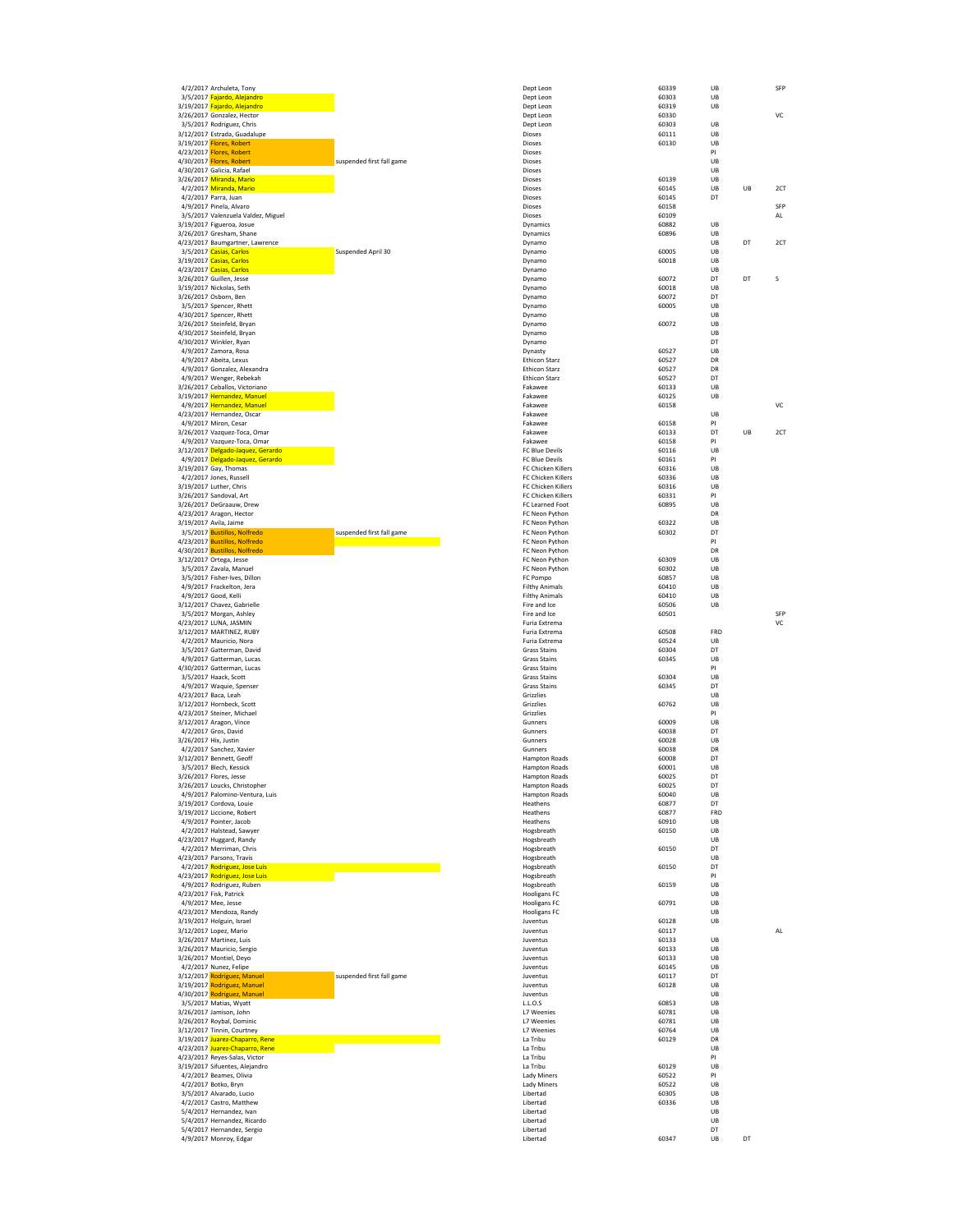|                         |                                                            | Libertad                   | 60347          | DT       |
|-------------------------|------------------------------------------------------------|----------------------------|----------------|----------|
|                         | 4/9/2017 Rios Jr, Frumencio<br>3/26/2017 Alvarado, Lorenzo | Lobos FC                   | 60139          | UB       |
|                         | 4/9/2017 Alvarado, Lorenzo                                 | Lobos FC                   | 60155          | DT       |
|                         | 4/2/2017 Amorim, Fabiano                                   | Lobos FC                   | 60151          | UB       |
|                         | 3/19/2017 Marinelarena, Luis                               | Lobos FC                   | 60125          | DT       |
|                         | 4/9/2017 Marinelarena, Luis                                | Lobos FC                   | 60155          | FRD      |
|                         | 3/26/2017 Turrietta, Aaron                                 | Lobos FC                   | 60139          | UB       |
|                         |                                                            |                            |                |          |
|                         | 4/30/2017 Villalba, Jobany                                 | Los Huracanes<br>Los Tuzos | 60305          | UB<br>UB |
|                         | 3/5/2017 Alvarez, Jose                                     |                            |                | UB       |
|                         | 4/9/2017 Alvarez, Jose                                     | Los Tuzos                  | 60345<br>60305 | UB       |
|                         | 3/5/2017 Avitia, Jose                                      | Los Tuzos                  |                |          |
|                         | 4/2/2017 Fuentes, Gerardo                                  | Los Tuzos                  | 60339          | UB       |
|                         | 3/19/2017 Mata, Cesar                                      | Los Tuzos                  | 60317          | UB       |
|                         | 4/9/2017 Mata, Cesar                                       | Los Tuzos                  | 60345          | DT       |
|                         | 3/12/2017 Ramos-Cardenas, Ricardo                          | Los Tuzos                  | 60308          | UB       |
|                         | 4/9/2017 Ramos-Cardenas, Ricardo                           | Los Tuzos                  | 60345          | UB       |
|                         | 3/12/2017 Tovar, Rogelio                                   | Los Tuzos                  | 60308          | UB       |
|                         | 4/2/2017 Valenzuela-Molina, Juan                           | Los Tuzos                  | 60339          | UB       |
|                         | 3/12/2017 Byrd, Michael                                    | Lovelace                   | 60115          | DT       |
|                         | 3/12/2017 Jefferson, Tyler                                 | Lovelace                   | 60115          | PI       |
|                         | 4/2/2017 Jefferson, Tyler                                  | Lovelace                   | 60152          | UB       |
|                         | 4/9/2017 Mack, Benjamin                                    | Lovelace                   | 60162          | DT       |
|                         | 3/26/2017 Nolan, David                                     | Lovelace                   | 60136          | DT       |
|                         | 4/2/2017 Nolan, David                                      | Lovelace                   | 60152          | DT       |
|                         | 4/2/2017 Rose, Nathan                                      | Lovelace                   | 60152          | DT       |
|                         | 3/26/2017 Sandoval, Marc                                   | Lovelace                   | 60136          | UB       |
|                         | 4/2/2017 Sandoval, Marc                                    | Lovelace                   | 60152          | UB       |
|                         | 3/5/2017 Thomas, Justin                                    | Lovelace                   | 60101          | DT       |
|                         | 4/9/2017 Thomas, Justin                                    | Lovelace                   | 60162          | DT       |
|                         | 4/9/2017 Garcia, Jay                                       | Marvel                     | 60914          | UB       |
|                         | 4/2/2017 Szenasi, Clay                                     | Marvel                     | 60908          | DR       |
|                         | 3/12/2017 Cosper, Lauren                                   | Mayhem                     | 60505          | DT       |
|                         |                                                            |                            |                | PI       |
|                         | 3/5/2017 Baugh, Colin                                      | Metro FC<br>Metro FC       | 60003          | UB       |
|                         | 3/12/2017 Baugh, Colin                                     |                            | 60010          |          |
|                         | 3/5/2017 Chemweno, Johonniuss                              | Metro EC                   | 60003          | UB       |
|                         | 3/19/2017 Cullen, Corey                                    | Metro FC                   | 60020          | UB       |
|                         | 4/23/2017 Cullen, Corey                                    | Metro FC                   |                | UB       |
| 4/23/2017 Dean, Eric    |                                                            | Metro FC                   |                | UB       |
|                         | 4/2/2017 Erwin, Mike                                       | Metro FC                   | 60038          | DT       |
|                         | 4/23/2017 Erwin, Mike                                      | Metro FC                   |                | DT       |
|                         | 3/19/2017 Wood, Kyle                                       | Metro FC                   | 60020          | UB       |
|                         | 3/12/2017 Martinez, Jose                                   | Monaco FC                  | 60014          | UB       |
|                         | 3/5/2017 Martinez, Obed                                    | Monaco FC                  | 60002          | DT       |
|                         | 3/19/2017 Martinez-Perez, Sergio                           | Monaco FC                  | 60018          | UB       |
|                         | 4/9/2017 Martinez-Perez, Sergio                            | Monaco FC                  | 60047          | UB       |
| 3/12/2017 Munoz, Gil    |                                                            | Monaco FC                  | 60014          | UB       |
|                         | 3/12/2017 Pacheco, Patrick                                 | Monaco FC                  | 60014          | DR       |
|                         | 3/12/2017 Rivas, Daniel                                    | Monaco FC                  | 60014          | UB       |
|                         | 4/9/2017 Rivas, Gabriel                                    | Monaco FC                  | 60047          | UB       |
|                         | 3/12/2017 Vazquez, Omar                                    | Monaco FC                  | 60014          | UB       |
|                         | 4/30/2017 Gutierrez-Marru, Luis                            | Monterrey Rayados          |                | UB       |
|                         | 3/19/2017 Luis, Gutierrez-Marru                            | Monterrey Rayados          | 60130          | UB       |
|                         | 3/26/2017 Luis, Gutierrez-Marru                            | Monterrey Rayados          | 60140          | UB       |
|                         | 3/19/2017 Macias, Cristhian                                | Monterrey Rayados          | 60130          | UB       |
|                         | 3/26/2017 Macias, Cristhian                                | Monterrey Rayados          | 60140          | UB       |
|                         | 4/9/2017 Olivas, Luis                                      | Monterrey Rayados          | 60156          | DT       |
|                         | 4/30/2017 Olivas, Luis                                     |                            |                | UB       |
|                         |                                                            | Monterrey Rayados          |                |          |
|                         | 4/2/2017 RODRIGUEZ, CESAR                                  | Monterrey Rayados          | 60148          | UB       |
|                         | 4/30/2017 Rojas, David                                     | Monterrey Rayados          |                |          |
|                         | 3/19/2017 Ruiz Bolanos, Miguel Angel                       | Monterrey Rayados          | 60130          | UB       |
|                         | 4/9/2017 Trujillo, David                                   | Monterrey Rayados          | 60156          | UB       |
|                         | 4/23/2017 Clevenger, Phil                                  | Moosehead                  |                | DT       |
|                         | 3/12/2017 Mandujano, Carlos                                | Moosehead                  | 60407          | UB       |
|                         | 3/12/2017 Walters, Jenny                                   | Ms. Fits VFB               | 60506          | UB       |
|                         | 3/5/2017 Wells, Claire                                     | Ms. Fits VFB               | 60500          | UB       |
|                         | 4/23/2017 Barrera, Dagoberto                               | Murcielagos FC             |                | UB       |
|                         | 3/5/2017 Garcia-Marquez, Jose                              | Murcielagos FC             | 60303          | UB       |
| 3/26/2017 Hale, Jesse   |                                                            | Murcielagos FC             | 60329          | PI       |
| 3/19/2017 Kent, Drew    |                                                            | Murcielagos FC             | 60321          | DT       |
| 4/23/2017 Kent, Drew    |                                                            | Murcielagos FC             |                | PI       |
|                         | 4/30/2017 Carreon, Jorge                                   | My Little Pintos           |                | UB       |
|                         | 3/5/2017 Fedor, Tony                                       | My Little Pintos           | 60102          | UB       |
|                         | 3/12/2017 Perez, Jonathan                                  | My Little Pintos           |                |          |
| 4/30/2017 Bravo, Adrian |                                                            |                            | 60116          | UB       |
|                         |                                                            | New Mexico Football Club   |                | UB       |
|                         | 3/12/2017 Guthrie, Jeremy                                  | New Mexico Football Club   | 60111          | UB       |
|                         | 3/5/2017 Ortega, Kenneth                                   | New Mexico Football Club   | 60104          | DT       |
|                         | 4/30/2017 Ortega, Kenneth                                  | New Mexico Football Club   |                | UR       |
| 3/12/2017 Peace. Jeff   | Suspended May 7                                            | New Mexico Football Club   | 60111          | UB       |
| 3/19/2017 Peace, Jeff   |                                                            | New Mexico Football Club   | 60123          | UB       |
| 4/30/2017 Peace, Jeff   |                                                            | New Mexico Football Club   |                | UB       |
|                         | 3/26/2017 Blanton, Dena                                    | Noobz                      | 60417          | UB       |
|                         | 3/19/2017 Garcia-Galvez, Jose                              | Noobz                      | 60413          | UB       |
|                         | 4/2/2017 Garcia-Galvez, Jose                               | Noobz                      | 60422          | UB       |
|                         | 4/23/2017 Stradford, Orion                                 | Noobz                      |                | DT       |
|                         | 3/26/2017 Callahan, Miranda                                | Odyssey                    | 60717          | UB       |
|                         | 3/5/2017 Sena, Natalia                                     | Odyssey                    | 60702          | UB       |
|                         | 4/9/2017 Malta, Angelo                                     | Old Spice                  | 60920          | UB       |
|                         | 3/26/2017 Pfender, Brad                                    | Old Spice                  | 60889          | UB       |
|                         | 4/9/2017 Pfender, Brad                                     | Old Spice                  | 60920          | UB       |
|                         | 4/2/2017 Landavazo, Rachel                                 | Oldies but Goodies         | 60612          | UB       |
|                         |                                                            | Oldies but Goodies         |                |          |
|                         | 4/2/2017 Wooldrige, Andi                                   | Overruled                  | 60612<br>60857 | UB<br>UB |
|                         | 3/5/2017 Garcia, Derek                                     | Overruled                  |                |          |
|                         | 4/30/2017 Garcia, Derek                                    | Overruled                  | 60857          | UB<br>UB |
|                         | 3/5/2017 Gonzalez, Bryan                                   | Overruled                  |                | UB       |
|                         | 4/23/2017 Gonzalez, Bryan                                  | Overruled                  |                |          |
|                         | 4/30/2017 Mercado, Alyssa                                  |                            |                | UB       |
|                         | 3/12/2017 Eizadkhah, Amin                                  | PERSEPOLIS                 | 60012          | UB       |
|                         | 4/23/2017 Fouser, Collin                                   | PERSEPOLIS                 |                | UB       |
|                         | 3/26/2017 Chavira, Joao                                    | Ragnar                     | 60026          | UB       |
|                         | 3/5/2017 Contreras, Dax                                    | Ragnar                     | 60006          | UB       |
|                         | 3/5/2017 Flippo, Jacob                                     | Ragnar                     | 60006          | UB       |
|                         | 3/5/2017 Graeber, Jaron                                    | Ragnar                     | 60006          | UB       |
|                         | 3/26/2017 Thomas, Sean                                     | Ragnar                     | 60026          | UB       |
|                         | 3/12/2017 Esparza, Matthew                                 | Rangers                    | 60761          | DT       |
|                         | 4/9/2017 McCash, Aaron                                     | Rangers                    | 60792          | UB       |
|                         | 4/9/2017 Murray, Andrew                                    | Rangers                    | 60792          | DT       |
|                         | 4/23/2017 Murray, Andrew                                   | Rangers                    |                | DT       |
|                         | 3/19/2017 Vizcaino, Brenda                                 | Rangers                    | 60772          | UB       |
|                         | 4/30/2017 Castaneda, Javier                                | Real                       |                | UB       |
|                         | 4/9/2017 Delgado, Rogelio                                  | Real                       | 60163          | DT       |
|                         | 4/30/2017 Delgado, Rogelio                                 | Real                       |                | UB       |
|                         | 3/12/2017 Tena JR, Ramon                                   | Real                       | 60118          | UB       |
|                         | suspended April 2<br>3/5/2017 Tena, Daniel                 | Real                       | 60105          | DR       |
|                         | 3/19/2017 Tena, Daniel                                     | Real                       | 60126          | UB       |
|                         |                                                            | Real                       | 60135          | UB       |
|                         | 3/26/2017 Tena, Daniel                                     |                            |                |          |
|                         | 3/12/2017 Tena, Diego<br>4/9/2017 Tena, Ramon              | Real<br>Real               | 60118<br>60163 | UB<br>DT |

| 4/9/2017 Rios Jr, Frumencio                                                              |                   | Libertad                                             | 60347          | DT       | UB |     |        |
|------------------------------------------------------------------------------------------|-------------------|------------------------------------------------------|----------------|----------|----|-----|--------|
| 3/26/2017 Alvarado, Lorenzo                                                              |                   | Lobos FC                                             | 60139          | UB       |    |     |        |
| 4/9/2017 Alvarado, Lorenzo                                                               |                   | Lobos FC                                             | 60155          | DT       | UB | 2CT |        |
| 4/2/2017 Amorim, Fabiano<br>3/19/2017 <mark>Marinelarena, Luis</mark>                    |                   | Lobos FC<br>Lobos FC                                 | 60151<br>60125 | UB<br>DT |    |     |        |
| 4/9/2017 Marinelarena, Luis                                                              |                   | Lobos FC                                             | 60155          | FRD      |    |     |        |
| 3/26/2017 Turrietta, Aaron                                                               |                   | Lobos FC                                             | 60139          | UB       |    |     |        |
| 4/30/2017 Villalba, Jobany                                                               |                   | Los Huracanes                                        |                | UB       |    |     |        |
| 3/5/2017 Alvarez, Jose                                                                   |                   | Los Tuzos                                            | 60305          | UB       |    |     |        |
| 4/9/2017 Alvarez, Jose                                                                   |                   | Los Tuzos                                            | 60345          | UB       | UB | 2CT |        |
| 3/5/2017 Avitia, Jose                                                                    |                   | Los Tuzos                                            | 60305          | UB       |    |     |        |
| 4/2/2017 Fuentes, Gerardo                                                                |                   | Los Tuzos                                            | 60339          | UB       |    |     |        |
| 3/19/2017 <mark>Mata, Cesar</mark>                                                       |                   | Los Tuzos                                            | 60317          | UB       |    |     |        |
| 4/9/2017 Mata, Cesar                                                                     |                   | Los Tuzos                                            | 60345          | DT       |    |     |        |
| 3/12/2017 Ramos-Cardenas, Ricardo                                                        |                   | Los Tuzos                                            | 60308          | UB       |    |     |        |
| 4/9/2017 Ramos-Cardenas, Ricardo                                                         |                   | Los Tuzos                                            | 60345          | UB       |    |     |        |
| 3/12/2017 Tovar, Rogelio                                                                 |                   | Los Tuzos                                            | 60308          | UB       |    |     |        |
| 4/2/2017 Valenzuela-Molina, Juan                                                         |                   | Los Tuzos                                            | 60339          | UB       |    |     |        |
| 3/12/2017 Byrd, Michael                                                                  |                   | Lovelace                                             | 60115          | DT       |    |     |        |
| 3/12/2017 <mark>Jefferson, Tyler</mark>                                                  |                   | Lovelace                                             | 60115          | PI       |    |     |        |
| 4/2/2017 Jefferson, Tyler                                                                |                   | Lovelace                                             | 60152          | UB       |    |     |        |
| 4/9/2017 Mack, Benjamin                                                                  |                   | Lovelace                                             | 60162          | DT       |    |     |        |
| 3/26/2017 <mark>Nolan, David</mark>                                                      |                   | Lovelace                                             | 60136          | DT       |    |     |        |
| 4/2/2017 Nolan, David                                                                    |                   | Lovelace                                             | 60152          | DT       |    |     |        |
| 4/2/2017 Rose, Nathan                                                                    |                   | Lovelace                                             | 60152          | DT       |    |     |        |
| 3/26/2017 <mark>Sandoval, Marc</mark>                                                    |                   | Lovelace                                             | 60136          | UB       |    |     |        |
| 4/2/2017 Sandoval, Marc<br>3/5/2017 Thomas, Justin                                       |                   | Lovelace<br>Lovelace                                 | 60152<br>60101 | UB<br>DT |    |     |        |
| 4/9/2017 Thomas, Justin                                                                  |                   | Lovelace                                             | 60162          | DT       |    |     |        |
| 4/9/2017 Garcia, Jay                                                                     |                   | Marvel                                               | 60914          | UB       |    |     |        |
| 4/2/2017 Szenasi, Clay                                                                   |                   | Marvel                                               | 60908          | DR       |    |     |        |
| 3/12/2017 Cosper, Lauren                                                                 |                   | Mayhem                                               | 60505          | DT       |    |     |        |
| 3/5/2017 Baugh, Colin                                                                    |                   | Metro FC                                             | 60003          | PI       |    |     |        |
| 3/12/2017 <mark>Baugh, Colin</mark>                                                      |                   | Metro FC                                             | 60010          | UB       |    |     |        |
| 3/5/2017 Chemweno, Johonniuss                                                            |                   | Metro FC                                             | 60003          | UB       |    |     |        |
| 3/19/2017 <mark>Cullen, Corey</mark>                                                     |                   | Metro FC                                             | 60020          | UB       | DT | 2CT |        |
| 4/23/2017 <mark>Cullen, Corey</mark>                                                     |                   | Metro FC                                             |                | UB       |    |     |        |
| 4/23/2017 Dean, Eric                                                                     |                   | Metro FC                                             |                | UB       |    |     |        |
| 4/2/2017 Erwin, Mike                                                                     |                   | Metro FC                                             | 60038          | DT       |    |     |        |
| 4/23/2017 <mark>Erwin, Mike</mark>                                                       |                   | Metro FC                                             |                | DT       |    |     |        |
| 3/19/2017 Wood, Kyle                                                                     |                   | Metro FC                                             | 60020          | UB       |    |     |        |
| 3/12/2017 Martinez, Jose                                                                 |                   | Monaco FC                                            | 60014          | UB       |    |     |        |
| 3/5/2017 Martinez, Obed                                                                  |                   | Monaco FC                                            | 60002          | DT       |    |     |        |
| 3/19/2017 Martinez-Perez, Sergio                                                         |                   | Monaco FC                                            | 60018          | UB       |    |     |        |
| 4/9/2017 Martinez-Perez, Sergio                                                          |                   | Monaco FC                                            | 60047          | UB       |    |     |        |
| 3/12/2017 Munoz, Gil                                                                     |                   | Monaco FC                                            | 60014          | UB       |    |     |        |
| 3/12/2017 Pacheco, Patrick                                                               |                   | Monaco FC                                            | 60014          | DR       |    |     |        |
| 3/12/2017 Rivas, Daniel                                                                  |                   | Monaco FC                                            | 60014          | UB       |    |     |        |
| 4/9/2017 Rivas, Gabriel                                                                  |                   | Monaco FC                                            | 60047          | UB       |    |     |        |
| 3/12/2017 Vazquez, Omar                                                                  |                   | Monaco FC                                            | 60014          | UB       |    |     | appeal |
| 4/30/2017 Gutierrez-Marru, Luis                                                          |                   | Monterrey Rayados                                    |                | UB       | UB | 2CT | appeal |
| 3/19/2017 <mark>Luis, Gutierrez-Marru</mark>                                             |                   | Monterrey Rayados                                    | 60130<br>60140 | UB<br>UB |    |     |        |
| 3/26/2017 <mark>Luis, Gutierrez-Marru</mark><br>3/19/2017 <mark>Macias, Cristhian</mark> |                   | Monterrey Rayados<br>Monterrey Rayados               | 60130          | UB       |    |     |        |
| 3/26/2017 <mark>Macias, Cristhian</mark>                                                 |                   | Monterrey Rayados                                    | 60140          | UB       |    |     |        |
| 4/9/2017 Olivas, Luis                                                                    |                   | Monterrey Rayados                                    | 60156          | DT       |    |     |        |
| 4/30/2017 Olivas, Luis                                                                   |                   | Monterrey Rayados                                    |                | UB       |    |     |        |
| 4/2/2017 RODRIGUEZ, CESAR                                                                |                   | Monterrey Rayados                                    | 60148          |          |    | VC  |        |
| 4/30/2017 Rojas, David                                                                   |                   | Monterrey Rayados                                    |                | UB       |    |     |        |
| 3/19/2017 Ruiz Bolanos, Miguel Angel                                                     |                   | Monterrey Rayados                                    | 60130          | UB       |    |     |        |
| 4/9/2017 Trujillo, David                                                                 |                   | Monterrey Rayados                                    | 60156          | UB       |    |     |        |
| 4/23/2017 Clevenger, Phil                                                                |                   | Moosehead                                            |                | DT       |    |     |        |
| 3/12/2017 Mandujano, Carlos                                                              |                   | Moosehead                                            | 60407          | UB       |    |     |        |
| 3/12/2017 Walters, Jenny                                                                 |                   | Ms. Fits VFB                                         | 60506          | UB       |    |     |        |
| 3/5/2017 Wells, Claire                                                                   |                   | Ms. Fits VFB                                         | 60500          | UB       |    |     |        |
| 4/23/2017 Barrera, Dagoberto                                                             |                   | Murcielagos FC                                       |                | UB       |    |     |        |
| 3/5/2017 Garcia-Marquez, Jose                                                            |                   | Murcielagos FC                                       | 60303          | UB       |    |     |        |
| 3/26/2017 Hale, Jesse                                                                    |                   | Murcielagos FC                                       | 60329          | PI       |    |     |        |
| 3/19/2017 <mark>Kent, Drew</mark>                                                        |                   | Murcielagos FC                                       | 60321          | DT<br>PI |    |     |        |
| 4/23/2017 <mark>Kent, Drew</mark>                                                        |                   | Murcielagos FC                                       |                | UB       |    |     |        |
| 4/30/2017 Carreon, Jorge                                                                 |                   | My Little Pintos<br>My Little Pintos                 | 60102          | UB       |    |     |        |
| 3/5/2017 Fedor, Tony<br>3/12/2017 Perez, Jonathan                                        |                   | My Little Pintos                                     | 60116          | UB       |    |     |        |
| 4/30/2017 Bravo, Adrian                                                                  |                   | New Mexico Football Club                             |                | UB       |    |     |        |
| 3/12/2017 Guthrie, Jeremy                                                                |                   | New Mexico Football Club                             | 60111          |          |    |     |        |
| 3/5/2017 Ortega, Kenneth                                                                 |                   | New Mexico Football Club                             |                |          |    |     |        |
| 4/30/2017 Ortega, Kenr                                                                   |                   |                                                      |                | UB       |    |     |        |
|                                                                                          |                   |                                                      | 60104          | DT       |    |     |        |
| 3/12/2017 Peace, Jeff                                                                    |                   | New Mexico Football Club                             | 60111          | UB       |    |     |        |
| 3/19/2017 <mark>Peace, Jeff</mark>                                                       | Suspended May 7   | New Mexico Football Club<br>New Mexico Football Club | 60123          | UB<br>UB |    |     |        |
| 4/30/2017 Peace, Jeff                                                                    |                   | New Mexico Football Club                             |                | UB       |    |     |        |
| 3/26/2017 Blanton, Dena                                                                  |                   | Noobz                                                | 60417          | UB       |    |     |        |
| 3/19/2017 Garcia-Galvez, Jose                                                            |                   | Noobz                                                | 60413          | UB       |    |     |        |
| 4/2/2017 Garcia-Galvez, Jose                                                             |                   | Noobz                                                | 60422          | UB       |    |     |        |
| 4/23/2017 Stradford, Orion                                                               |                   | Noobz                                                |                | DT       |    |     |        |
| 3/26/2017 Callahan, Miranda                                                              |                   | Odyssey                                              | 60717          | UB       |    |     |        |
| 3/5/2017 Sena, Natalia                                                                   |                   | Odyssey                                              | 60702          | UB       |    |     |        |
| 4/9/2017 Malta, Angelo                                                                   |                   | Old Spice                                            | 60920<br>60889 | UB<br>UB |    |     |        |
| 3/26/2017 <mark>Pfender, Brad</mark>                                                     |                   | Old Spice                                            | 60920          |          |    |     |        |
| 4/9/2017 Pfender, Brad                                                                   |                   | Old Spice                                            |                | UB       |    |     |        |
| 4/2/2017 Landavazo, Rachel                                                               |                   | Oldies but Goodies                                   | 60612          | UB       |    |     |        |
| 4/2/2017 Wooldrige, Andi                                                                 |                   | Oldies but Goodies<br>Overruled                      | 60612<br>60857 | UB<br>UB |    |     |        |
| 3/5/2017 Garcia, Derek                                                                   |                   | Overruled                                            |                | UB       |    |     |        |
| 4/30/2017 Garcia, Derek<br>3/5/2017 Gonzalez, Bryan                                      |                   | Overruled                                            | 60857          | UB       |    |     |        |
| 4/23/2017 <mark>Gonzalez, Bryan</mark>                                                   |                   | Overruled                                            |                | UB       | DR | 2CT |        |
| 4/30/2017 Mercado, Alyssa                                                                |                   | Overruled                                            |                | UB       |    |     |        |
| 3/12/2017 Eizadkhah, Amin                                                                |                   | <b>PERSEPOLIS</b>                                    | 60012          | UB       |    |     |        |
| 4/23/2017 Fouser, Collin                                                                 |                   | PERSEPOLIS                                           |                | UB       |    |     |        |
| 3/26/2017 Chavira, Joao                                                                  |                   | Ragnar                                               | 60026          | UB       |    |     |        |
| 3/5/2017 Contreras, Dax                                                                  |                   | Ragnar                                               | 60006          | UB       |    |     |        |
| 3/5/2017 Flippo, Jacob                                                                   |                   | Ragnar                                               | 60006          | UB       |    |     |        |
| 3/5/2017 Graeber, Jaron                                                                  |                   | Ragnar                                               | 60006          | UB       |    |     |        |
| 3/26/2017 Thomas, Sean                                                                   |                   | Ragnar                                               | 60026          | UB       |    |     |        |
| 3/12/2017 Esparza, Matthew                                                               |                   | Rangers                                              | 60761          | DT       |    |     |        |
| 4/9/2017 McCash, Aaron                                                                   |                   | Rangers                                              | 60792          | UB       |    |     |        |
| 4/9/2017 Murray, Andrew                                                                  |                   | Rangers                                              | 60792          | DT       |    |     |        |
| 4/23/2017 Murray, Andrew                                                                 |                   | Rangers                                              |                | DT       |    |     |        |
| 3/19/2017 Vizcaino, Brenda                                                               |                   | Rangers                                              | 60772          | UB       |    |     |        |
| 4/30/2017 Castaneda, Javier                                                              |                   | Real                                                 |                | UB       |    |     |        |
| 4/9/2017 Delgado, Rogelio                                                                |                   | Real                                                 | 60163          | DT       |    |     |        |
| 4/30/2017 Delgado, Rogelio                                                               |                   | Real                                                 |                | UB       |    |     |        |
| 3/12/2017 Tena JR, Ramon                                                                 |                   | Real                                                 | 60118          | UB       |    |     |        |
| 3/5/2017 Tena, Daniel                                                                    | suspended April 2 | Real                                                 | 60105          | DR       |    |     |        |
| 3/19/2017 Tena, Daniel                                                                   |                   | Real                                                 | 60126          | UB       |    |     |        |
| 3/26/2017 <mark>Tena, Daniel</mark><br>3/12/2017 Tena, Diego                             |                   | Real<br>Real                                         | 60135<br>60118 | UB<br>UB | DR | 2CT |        |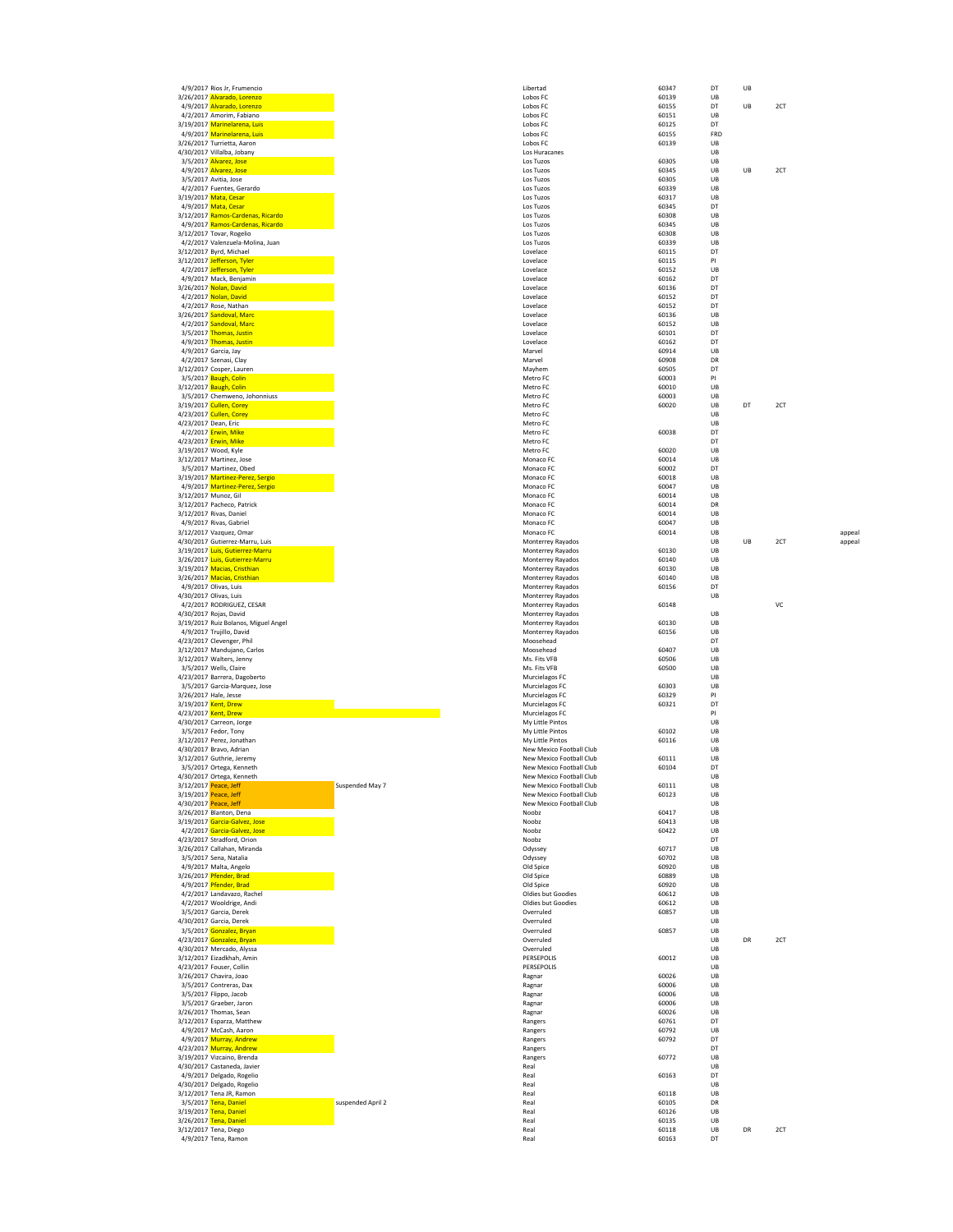| 4/2/2017 Predika, Michael                                                  |                    |
|----------------------------------------------------------------------------|--------------------|
| 4/2/2017 Sloan, Samantha                                                   |                    |
| /30/2017 Torres, Steven                                                    |                    |
| /12/2017 Clark, James<br>/12/2017 <mark>Reano, Jason</mark>                | suspended April 9  |
| /26/2017 <mark>Reano, Jason</mark>                                         |                    |
| 4/2/2017 Reano, Jason<br>/12/2017 Reano, Jerome                            |                    |
| /12/2017 Wesbrook, Matt                                                    |                    |
| 4/9/2017 Biby, Jesse                                                       |                    |
| 3/5/2017 Canedo, Alan<br>/26/2017 <mark>Canedo, Alan</mark>                |                    |
| 3/5/2017 Gonzales, Ever                                                    |                    |
| /26/2017 Hill, Matthew<br>/19/2017 <mark>Lohnes, Sean</mark>               |                    |
| /26/2017 <mark>Lohnes, Sean</mark>                                         |                    |
| /23/2017 Cloud, Jess                                                       |                    |
| 4/9/2017 Mansfield, Alex<br>/12/2017 Carlson, Jonathan                     |                    |
| /26/2017 Gramer, Anders                                                    |                    |
| 4/9/2017 Heitz, Daniel J                                                   |                    |
| 3/5/2017 Wilson, Colin<br>4/2/2017 Wilson, Colin                           |                    |
| 4/2/2017 Dreier, Jay                                                       |                    |
| /12/2017 <mark>Kelly, Shandy</mark><br>/23/2017 <mark>Kelly, Shandy</mark> |                    |
| 4/2/2017 Parks, Christy                                                    |                    |
| /23/2017 Evans, Aaron                                                      |                    |
| /26/2017 Evans, Nathan<br>3/5/2017 Guerrini, Connor                        |                    |
| /23/2017 <mark>Guerrini, Connor</mark>                                     |                    |
| /19/2017 Eckenroth, Caleb                                                  |                    |
| /19/2017 Lopez, Colin<br>/19/2017 Lopez, Rorey                             |                    |
| 3/5/2017 Suacedo, Walter                                                   |                    |
| /19/2017 <mark>Shaffer, David</mark>                                       |                    |
| /26/2017 <mark>Shaffer, David<br/>3/5/2017 Armendariz, Victor</mark>       |                    |
| /30/2017 Clow, Michael                                                     |                    |
| 3/5/2017 Douglas, Noah<br>4/2/2017 Douglas, Noah                           |                    |
| 3/5/2017 Gilbert, Casey                                                    |                    |
| /19/2017 Hernandez JR, Victor                                              |                    |
| /26/2017 Merrell, Kyle<br>/26/2017 Mondragon, Paul                         |                    |
| /23/2017 Blanco, Eric                                                      |                    |
| /30/2017 Blanco, Eric<br>/12/2017 <mark>Carlos, Leandro</mark>             |                    |
| /23/2017 <mark>Carlos, Leandro</mark>                                      |                    |
| /12/2017 Chalom, Matt                                                      |                    |
| /23/2017 <mark>Chalom, Matt</mark><br>/30/2017 Davila, Edgar               |                    |
| /26/2017 Fuentes, Fransisco                                                |                    |
| 4/9/2017 Olivas Morales, Noel<br>/12/2017 Perez, Brayan                    |                    |
| 4/9/2017 Perez, Brayan                                                     |                    |
| /30/2017 Rangel, Carlos                                                    |                    |
|                                                                            |                    |
| /19/2017 Reyes, Marco                                                      |                    |
| /23/2017 Reyes, Marco<br>/23/2017 Reyes, Mesial Omar                       |                    |
| /19/2017 <mark>Rodriguez, Luis</mark>                                      | Suspended April 18 |
| /26/2017 <mark>Rodriguez, Luis</mark><br>4/9/2017 Rodriguez, Luis          |                    |
| /30/2017 Rodriguez, Luis                                                   |                    |
| /26/2017 Lacroix, Marc                                                     |                    |
| /30/2017 Lenzi, Daniel<br>4/9/2017 Ahlgren, Stephen                        |                    |
| /23/2017 <mark>Ahlgren, Stephen</mark>                                     |                    |
| /23/2017 Harper, Christian                                                 |                    |
| /26/2017 Touchet, Mia<br>/23/2017 Martinez, Jesus                          |                    |
| /23/2017 Reyes, Abel                                                       |                    |
| /26/2017 Granillo, Francisco<br>3/5/2017 Griego, Rich                      |                    |
| /30/2017 Jefferson, Katie                                                  |                    |
| /30/2017 Rivera, Bertin                                                    |                    |
| /30/2017 Terry, Sonny<br>/23/2017 Diaz, Juan Carlos                        |                    |
| /19/2017 Cates, Chase                                                      |                    |
| 4/2/2017 Cates, Chase<br>/12/2017 Farfan, Christian                        |                    |
| /26/2017 Ghiurcan, George                                                  |                    |
| 3/5/2017 McCoy, Eric<br>/19/2017 <mark>McCoy, Eric</mark>                  |                    |
| 4/9/2017 Alsaadi, Mujtaba                                                  |                    |
| /12/2017 Keys, David                                                       |                    |
| /30/2017 Whitaker, Michael<br>4/9/2017 Estrada, Raul                       |                    |
| 3/5/2017 Heath, Rusty                                                      |                    |
| /23/2017 Heath, Rusty                                                      |                    |
| 4/2/2017 Nials, Tyler<br>/19/2017 Sanchez, Benjamin                        |                    |
| 3/5/2017 Shatz, Jacob                                                      |                    |
| 4/2/2017 Shatz, Jacob<br>/19/2017 Abrego, Alexander                        |                    |
| /19/2017 Bonnell, Ted                                                      |                    |
| 3/5/2017 Casas, Andres<br>/19/2017 <mark>Casas, Andres</mark>              |                    |
| 4/2/2017 Casas, Andres                                                     |                    |
| /12/2017 Johnson, Kurt                                                     |                    |
| 4/2/2017 Lane, Donavan<br>/19/2017 McMurry, James                          |                    |
| /19/2017 Nenninger, John                                                   |                    |
| 4/9/2017 Nenninger, John                                                   |                    |
| /12/2017 Smith, Brendon<br>3/5/2017 Cole, Scott                            |                    |
| /30/2017 Legendre, Mike                                                    |                    |
| /19/2017 Schneider, Keith                                                  |                    |
| /12/2017 Eads, Jaden<br>/12/2017 <b>Espinoza, Christian</b>                |                    |
| /19/2017 <b>Espinoza, Christian</b>                                        |                    |
| 4/2/2017 Marquez, Elias<br>/26/2017 Thiebaut, Billy                        |                    |
| 4/2/2017 Burell, Colin                                                     |                    |
| /26/2017 Tero, Caitlin<br>3/5/2017 Azarbayejani, Mohamed                   |                    |

| 4/2/2017 Mueller, Paul                                                              |                         | Roadrunners                                    | 60902                   | UB             |    |           |
|-------------------------------------------------------------------------------------|-------------------------|------------------------------------------------|-------------------------|----------------|----|-----------|
| 4/2/2017 Predika, Michael                                                           |                         | Roadrunners                                    | 60902                   | UB             |    |           |
| 4/2/2017 Sloan, Samantha<br>4/30/2017 Torres, Steven                                |                         | Roadrunners<br>Roadrunners                     | 60902                   | UB<br>UB       | DT | 2CT       |
| 3/12/2017 Clark, James                                                              |                         | Rogues                                         | 60308                   | UB             |    |           |
| 3/12/2017 Reano, Jason<br>3/26/2017 Reano, Jason                                    | suspended April 9       | Rogues                                         | 60308<br>60325          | UB<br>UB       |    |           |
| 4/2/2017 Reano, Jason                                                               |                         | Rogues<br>Rogues                               | 60334                   | PI             |    |           |
| 3/12/2017 Reano, Jerome                                                             |                         | Rogues                                         | 60308                   | UB             |    |           |
| 3/12/2017 Wesbrook, Matt<br>4/9/2017 Biby, Jesse                                    |                         | Rogues<br>Rushambo                             | 60308<br>60041          | DT<br>UB       |    |           |
| 3/5/2017 Canedo, Alan                                                               |                         | Rushambo                                       | 60005                   | UB             |    |           |
| 3/26/2017 <mark>Canedo, Alan</mark>                                                 |                         | Rushambo                                       | 60028                   | UB             |    |           |
| 3/5/2017 Gonzales, Ever<br>3/26/2017 Hill, Matthew                                  |                         | Rushambo<br>Rushambo                           | 60005<br>60028          | UB<br>DT       |    |           |
| 3/19/2017 <mark>Lohnes, Sean</mark>                                                 |                         | Rushambo                                       | 60022                   | DT             |    |           |
| 3/26/2017 <mark>Lohnes, Sean</mark>                                                 |                         | Rushambo                                       | 60028                   | UB             |    |           |
| 4/23/2017 Cloud, Jess<br>4/9/2017 Mansfield, Alex                                   |                         | Samurai Shark Squad<br>Samurai Shark Squad     | 60914                   | DT<br>UB       | UB | 2CT       |
| 3/12/2017 Carlson, Jonathan                                                         |                         | SIFWATA FC                                     | 60121                   | DT             |    |           |
| 3/26/2017 Gramer, Anders<br>4/9/2017 Heitz, Daniel J                                |                         | SIFWATA FC<br>SIFWATA FC                       | 60143                   | UB             |    |           |
| 3/5/2017 Wilson, Colin                                                              |                         | SIFWATA FC                                     | 60165<br>60109          | UB<br>UB       |    |           |
| 4/2/2017 Wilson, Colin                                                              |                         | SIFWATA FC                                     | 60153                   |                |    | VC        |
| 4/2/2017 Dreier, Jay<br>3/12/2017 <mark>Kelly, Shandy</mark>                        |                         | Solstice<br>Solstice                           | 60902<br>60862          | UB<br>UB       |    |           |
| 4/23/2017 <mark>Kelly, Shandy</mark>                                                |                         | Solstice                                       |                         | UB             |    |           |
| 4/2/2017 Parks, Christy                                                             |                         | Solstice                                       | 60902                   | UB             |    |           |
| 4/23/2017 Evans, Aaron<br>3/26/2017 Evans, Nathan                                   |                         | Soup-A-Stars<br>Soup-A-Stars                   | 60779                   | UB<br>UB       |    |           |
| 3/5/2017 Guerrini, Connor                                                           |                         | Soup-A-Stars                                   | 60755                   | UB             |    |           |
| 4/23/2017 <mark>Guerrini, Connor</mark>                                             |                         | Soup-A-Stars                                   |                         | UB             |    |           |
| 3/19/2017 Eckenroth, Caleb<br>3/19/2017 Lopez, Colin                                |                         | Stealth<br>Stealth                             | 60023<br>60023          | DT             |    | SFP<br>AL |
| 3/19/2017 Lopez, Rorey                                                              |                         | Stealth                                        | 60023                   | DT             |    |           |
| 3/5/2017 Suacedo, Walter<br>3/19/2017 Shaffer, David                                |                         | Stealth<br>Strangebrew                         | 60068<br>60883          | UB<br>UB       |    |           |
| 3/26/2017 Shaffer, David                                                            |                         | Strangebrew                                    | 60893                   | DT             |    |           |
| 3/5/2017 Armendariz, Victor                                                         |                         | Streetfrogs                                    | 60307                   | UB             |    |           |
| 4/30/2017 Clow, Michael<br>3/5/2017 Douglas, Noah                                   |                         | Streetfrogs<br>Streetfrogs                     | 60307                   | DT<br>DT       |    |           |
| 4/2/2017 Douglas, Noah                                                              |                         | Streetfrogs                                    | 60332                   | DT             |    | AL        |
| 3/5/2017 Gilbert, Casey                                                             |                         | Streetfrogs                                    | 60307                   | UB<br>UB       |    |           |
| 3/19/2017 Hernandez JR, Victor<br>3/26/2017 Merrell, Kyle                           |                         | Streetfrogs<br>Streetfrogs                     | 60318<br>60326          | E              |    |           |
| 3/26/2017 Mondragon, Paul                                                           |                         | Streetfrogs                                    | 60326                   | UB             |    |           |
| 4/23/2017 Blanco, Eric<br>4/30/2017 Blanco, Eric                                    |                         | <b>Strikers FC</b><br><b>Strikers FC</b>       |                         | DT<br>DT       |    |           |
| 3/12/2017 <mark>Carlos, Leandro</mark>                                              |                         | <b>Strikers FC</b>                             | 60069                   | UB             |    |           |
| 4/23/2017 Carlos, Leandro                                                           |                         | <b>Strikers FC</b>                             |                         | UB             |    |           |
| 3/12/2017 <mark>Chalom, Matt</mark><br>4/23/2017 <mark>Chalom, Matt</mark>          |                         | <b>Strikers FC</b><br><b>Strikers FC</b>       | 60069                   | PI<br>DR       | DT | 2CT       |
| 4/30/2017 Davila, Edgar                                                             |                         | <b>Strikers FC</b>                             |                         | UB             |    |           |
| 3/26/2017 Fuentes, Fransisco<br>4/9/2017 Olivas Morales, Noel                       |                         | <b>Strikers FC</b><br><b>Strikers FC</b>       | 60025<br>60045          | UB<br>UB       |    |           |
| 3/12/2017 Perez, Brayan                                                             |                         | <b>Strikers FC</b>                             | 60069                   | UB             |    |           |
| 4/9/2017 Perez, Brayan                                                              |                         | <b>Strikers FC</b>                             | 60045                   | UB             | UB | 2CT       |
| 4/30/2017 Rangel, Carlos                                                            |                         | <b>Strikers FC</b>                             |                         | UB             |    |           |
|                                                                                     |                         | <b>Strikers FC</b>                             |                         | UB             |    |           |
| 3/19/2017 Reyes, Marco<br>4/23/2017 Reyes, Marco                                    |                         | <b>Strikers FC</b>                             | 60020                   | UB             |    |           |
| 4/23/2017 Reyes, Mesial Omar                                                        |                         | <b>Strikers FC</b>                             |                         | PI             |    |           |
| 3/19/2017 Rodriguez, Luis<br>3/26/2017 Rodriguez, Luis                              | Suspended April 18 game | <b>Strikers FC</b><br><b>Strikers FC</b>       | 60020<br>60025          | UB<br>UB       |    |           |
| 4/9/2017 Rodriguez, Luis                                                            |                         | <b>Strikers FC</b>                             | 60045                   | DT             |    |           |
| 4/30/2017 Rodriguez, Luis<br>3/26/2017 Lacroix, Marc                                |                         | <b>Strikers FC</b><br>Sweded                   | 60417                   | DT<br>DT       |    |           |
| 4/30/2017 Lenzi, Daniel                                                             |                         | Sweded                                         |                         | UB             |    |           |
| 4/9/2017 Ahlgren, Stephen                                                           |                         | Swingers                                       | 60797                   | UB             |    |           |
| 4/23/2017 <mark>Ahlgren, Stephen</mark><br>4/23/2017 Harper, Christian              |                         | Swingers<br>Swingers                           |                         | UB<br>DT       |    |           |
| 3/26/2017 Touchet, Mia                                                              |                         | Swingers                                       | 60779                   | UB             |    |           |
| 4/23/2017 Martinez, Jesus<br>4/23/2017 Reyes, Abel                                  |                         | <b>Tequila Shooters</b>                        |                         | DT<br>DT       |    |           |
| 3/26/2017 Granillo, Francisco                                                       |                         | <b>Tequila Shooters</b><br>The Ambassadors     | 60329                   | PI             |    |           |
| 3/5/2017 Griego, Rich                                                               |                         | The Ambassadors                                | 60306                   | DT             |    |           |
| 4/30/2017 Jefferson, Katie<br>4/30/2017 Rivera, Bertin                              |                         | The Bombers<br>The Bombers                     |                         | DT<br>UB       |    |           |
| 4/30/2017 Terry, Sonny                                                              |                         | The Bombers                                    |                         | UB             |    |           |
| 4/23/2017 Diaz, Juan Carlos                                                         |                         | <b>The Brewers</b>                             |                         | UB             |    |           |
| 3/19/2017 <mark>Cates, Chase</mark><br>4/2/2017 Cates, Chase                        |                         | The Crew<br>The Crew                           | 60317<br>60333          | UB<br>UB       |    |           |
| 3/12/2017 Farfan, Christian                                                         |                         | The Crew                                       | 60309                   | UB             |    |           |
| 3/26/2017 Ghiurcan, George<br>3/5/2017 McCoy, Eric                                  |                         | The Crew<br>The Crew                           | 60326<br>60301          | UB<br>UB       |    |           |
| 3/19/2017 <mark>McCoy, Eric</mark>                                                  |                         | The Crew                                       | 60317                   | UB             |    |           |
| 4/9/2017 Alsaadi, Mujtaba<br>3/12/2017 Keys, David                                  |                         | The Old Republic FC<br>The Old Republic FC     | 60165<br>60112          | UB<br>UB       |    |           |
| 4/30/2017 Whitaker, Michael                                                         |                         | The Old Republic FC                            |                         | UB             |    |           |
| 4/9/2017 Estrada, Raul                                                              |                         | The Other Team                                 | 60343                   | UB             |    |           |
| 3/5/2017 Heath, Rusty<br>4/23/2017 Heath, Rusty                                     |                         | The Other Team<br>The Other Team               | 60300                   | UB<br>UB       |    |           |
| 4/2/2017 Nials, Tyler                                                               |                         | The Other Team                                 | 60333                   | UB             |    |           |
| 3/19/2017 Sanchez, Benjamin                                                         |                         | The Other Team                                 | 60323                   | UB<br>UB       |    |           |
| 3/5/2017 Shatz, Jacob<br>4/2/2017 Shatz, Jacob                                      |                         | The Other Team<br>The Other Team               | 60300<br>60333          | UB             |    |           |
| 3/19/2017 Abrego, Alexander                                                         |                         | Touch of Grey                                  | 60124                   | UB             | UB | 2CT       |
| 3/19/2017 Bonnell, Ted<br>3/5/2017 Casas, Andres                                    |                         | <b>Touch of Grey</b><br><b>Touch of Grey</b>   | 60124<br>60107          | UB<br>PI       |    |           |
| 3/19/2017 <mark>Casas, Andres</mark>                                                |                         | <b>Touch of Grey</b>                           | 60124                   | UB             |    |           |
| 4/2/2017 Casas, Andres                                                              |                         | Touch of Grey                                  | 60154                   | PI<br>UB       |    |           |
| 3/12/2017 Johnson, Kurt<br>4/2/2017 Lane, Donavan                                   |                         | <b>Touch of Grey</b><br><b>Touch of Grey</b>   | 60113<br>60154          | PI             |    |           |
| 3/19/2017 McMurry, James                                                            |                         | <b>Touch of Grey</b>                           | 60124                   | UB             |    |           |
| 3/19/2017 <mark>Nenninger, John</mark><br>4/9/2017 Nenninger, John                  |                         | Touch of Grey<br>Touch of Grey                 | 60124<br>60163          | PI<br>UB       |    |           |
| 3/12/2017 Smith, Brendon                                                            |                         | <b>Touch of Grey</b>                           | 60113                   | DT             |    |           |
| 3/5/2017 Cole, Scott                                                                |                         | Trinity                                        | 60853                   | UB             |    |           |
| 4/30/2017 Legendre, Mike<br>3/19/2017 Schneider, Keith                              |                         | Trinity<br>Trinity                             | 60882                   | PI<br>UB       |    |           |
| 3/12/2017 Eads, Jaden                                                               |                         | Umoja Stars                                    | 60009                   | UB             |    |           |
| 3/12/2017 Espinoza, Christian<br>3/19/2017 Espinoza, Christian                      |                         | Umoja Stars<br>Umoja Stars                     | 60009<br>60017          | UB<br>DT       |    |           |
| 4/2/2017 Marquez, Elias                                                             |                         | Umoja Stars                                    | 60033                   | DT             |    |           |
| 3/26/2017 Thiebaut, Billy                                                           |                         | Umoja Stars                                    | 60024                   | DT             |    |           |
| 4/2/2017 Burell, Colin<br>3/26/2017 Tero, Caitlin<br>3/5/2017 Azarbayejani, Mohamed |                         | Unicornios<br>Unicornios<br>Universitarios F.C | 60786<br>60781<br>60001 | DT<br>UB<br>UB |    |           |